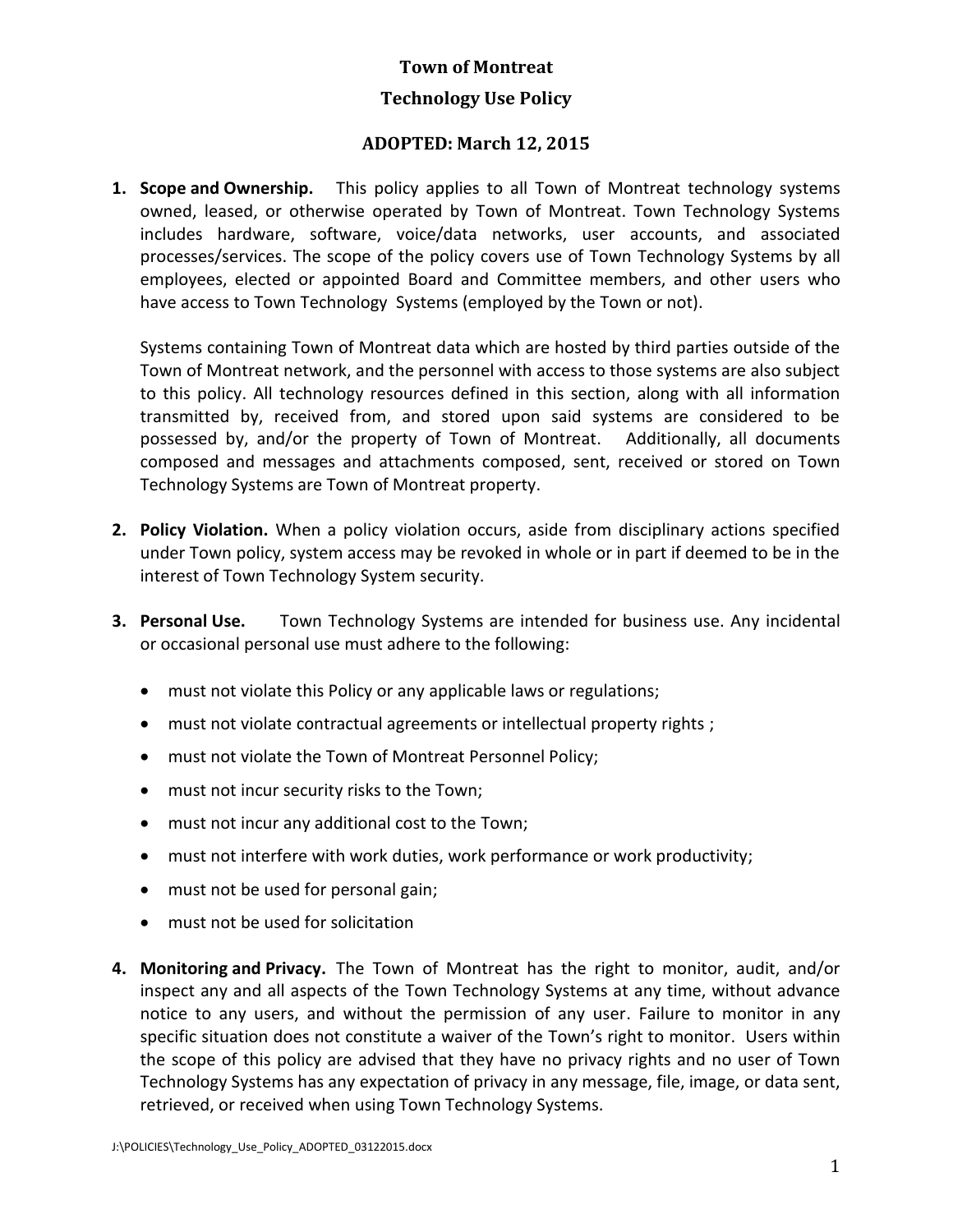A. Monitoring, Auditing, and Inspection Activities. Upon authorization by the Town Administrator or his/her designee, any Town Technology System may be monitored or inspected without notice to users.

For security, network, and computer systems maintenance purposes, authorized individuals may monitor equipment, systems, data and network traffic at any time.

For remote assistance help desk purposes, authorized individuals may connect through remote access software to equipment, systems, data and network traffic at any time.

- B. Privacy Expectations. The Town does not guarantee the confidentiality of user information stored on any network, computer, or communications device belonging to Town of Montreat. Town of Montreat's users should be aware that the data they create on Town technology or communications systems remains the property of Town of Montreat and is not private (unless the data is protected by privacy or confidentiality laws). Information that is stored on or transmitted to or from Town Technology Systems may be subject to disclosure pursuant to the North Carolina Public Records Law.
- **5. Security.** Town Technology System security must be maintained at all times. Users must take all reasonable precautions, including but not limited to: safeguarding passwords, maintaining reasonable physical security around the Town of Montreat equipment, and locking or logging off unattended workstations.

A user who is actively logged on to a Town of Montreat system is responsible for any activity that occurs whether or not the user is present.

A. Administrative Privileges. For security reasons, administrator-level network, server, and PC access, is limited to designated Town staff members and authorized third-party vendors.

Administrator privileges will not be extended to users in order for software to operate. Software vendors are responsible for providing software that will operate without administrator privileges.

B. Passwords and User System Access. The Town Administrator, Town Clerk, their designee(s), and third-party technical support vendors are responsible for creation, assignment, and deletion of all user accounts for Town Technology Systems. The level of access to the network, servers, applications, and personal computers will be determined based upon the job tasks for the individual user as agreed upon with the department head. Users are responsible for protecting their passwords and access to assigned accounts (network, systems, applications, etc.) at all times.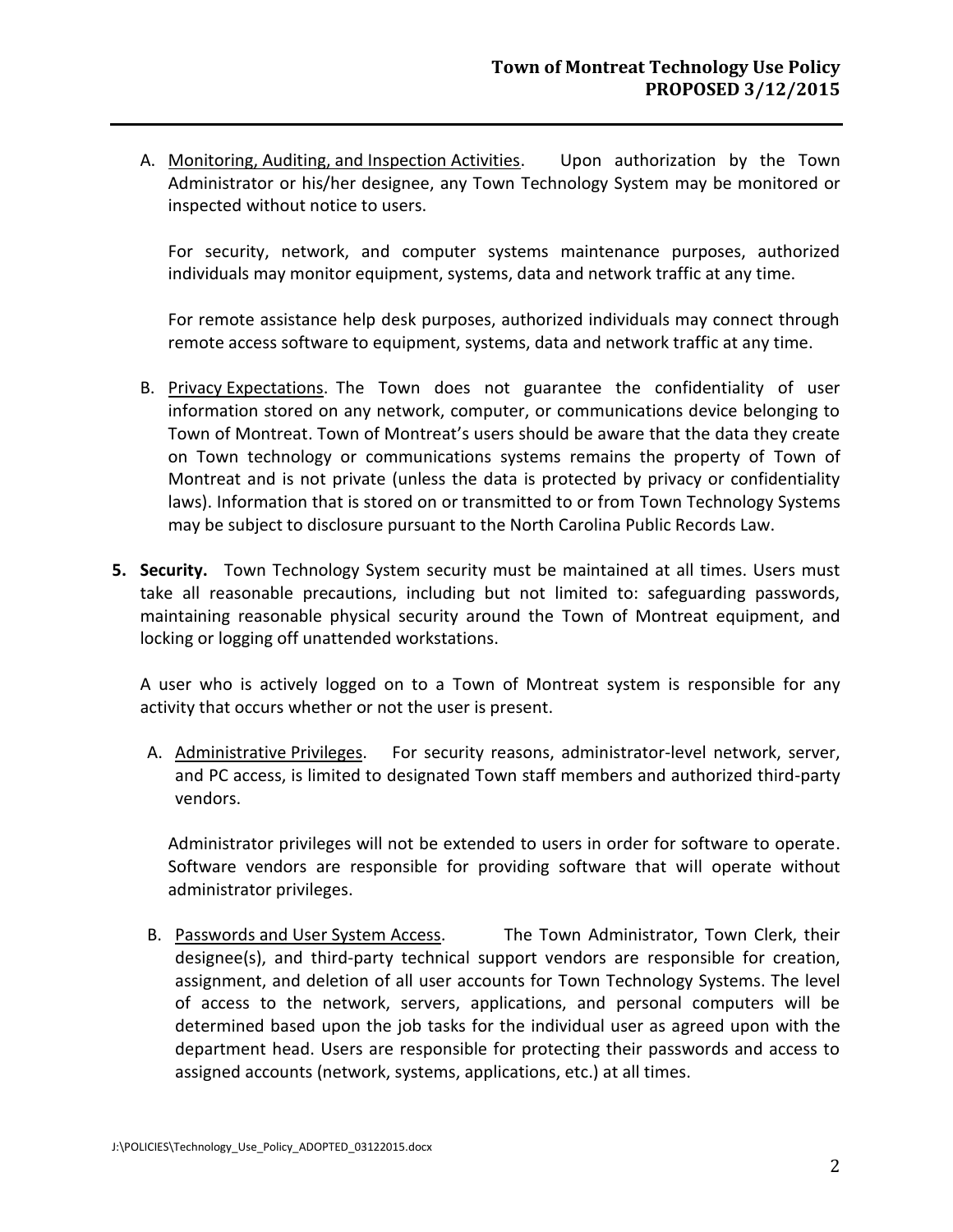- C. Physical Security. Shared Town of Montreat systems (network, servers, systems, etc.) will be physically secured through the following procedures:
	- Access to the server room, disaster recovery site, phone switches, and other key infrastructure is limited with access granted to authorized personnel only.
	- Media, such as daily and monthly backups, will be stored in a secure area with access granted to authorized personnel only.
	- Users are responsible for the physical security of assigned technology resources.
	- To the degree possible, technology resources should be protected from theft and/or vandalism, fire and other natural environmental hazards.
	- Laptops, cell phones, and other electronic devices in vehicles must be stored in a secure location or otherwise out of sight. They may never be left in a vehicle over night.
	- Users should exercise precautions to make sure that their computer hardware is not exposed to dangers related to their specific use, such as accidental beverage spills, improper ventilation of air intakes, etc.
- D. Application Security Standards. All software applications which manage sensitive or confidential data, whether acquired from a third party or developed internally must adhere to the following security requirements:
	- Must support authentication of individual users;
	- Must not store or transmit user credentials in a clear text or easily reversible form;
	- Must support application scope restriction based on user levels;
	- Must support user tracking for critical transaction activity.
- E. Third Party Access to Town of Montreat Systems. No third party may be allowed access to Town of Montreat systems without prior authorization approval from the Town Administrator or his/her designee.
- F. Reporting Violations.It is the responsibility of each technology user to remain diligent in the identification and reporting of technology policy violations. Staff should be aware of their environment and report any suspicious, abnormal or unnatural behavior or events to the Town Administrator or a supervisor.
- **6. Prohibited Use.** The following is a list of examples of prohibited uses of Town Technology Systems. This is not intended to be a comprehensive and complete list. Other uses not listed here may be deemed as prohibited.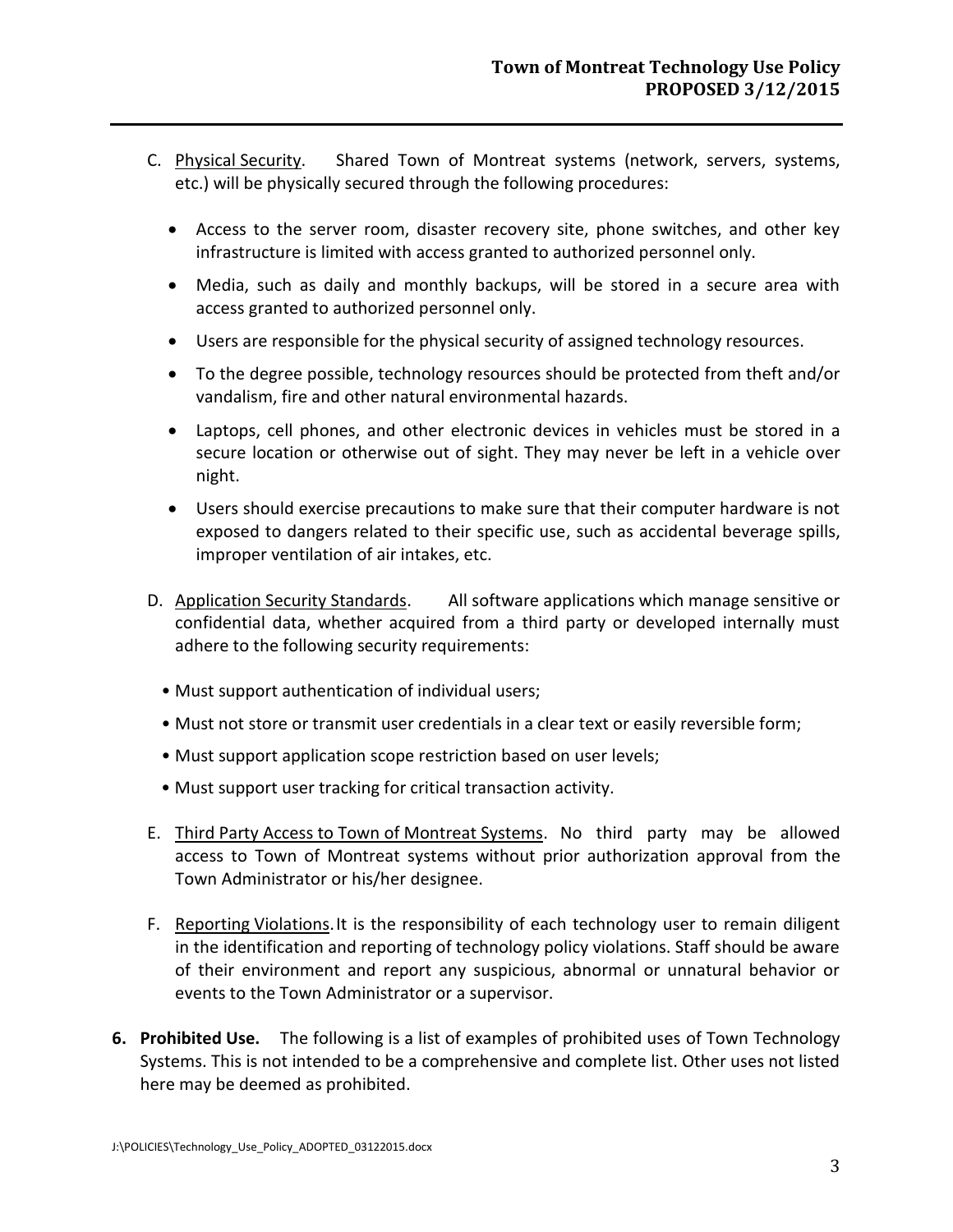- Any use that violates federal, state, or local law or regulation is expressly prohibited.
- Knowingly or recklessly interfering with the normal operation of computers, peripherals, or networks is prohibited. This includes, but is not limited to, the installation, downloading or running of non-approved software applications, programs or executable files and accessing, downloading, printing or storing material or information in the following categories:

| Adult/Sexually<br>Explicit | Alcohol & Tobacco        | Gambling                        | Intimate Apparel   |
|----------------------------|--------------------------|---------------------------------|--------------------|
| Peer-to-Peer               | Personals & Dating       | Proxies &<br><b>Translators</b> | Ringtones/ Mobile  |
| Spam URLs                  | Tasteless &<br>Offensive | Hacking                         | Intolerance & Hate |
| Phishing & Fraud           | <b>Illegal Drugs</b>     | <b>Online Gaming</b>            | Online Chat        |
| Web Hosting                | Web-Based<br>Downloads   |                                 |                    |

- Connecting unauthorized equipment (Digital Cameras, Webcams, Microphones, Personal Printers, etc.) to the network for any purpose is prohibited without prior approval from the Town Administrator.
- Copying of any software from Town of Montreat computers is prohibited.
- Using the Town of Montreat's network to gain unauthorized access to any computer system is prohibited.
- The use of Town of Montreat Systems to access, transmit, store, display, or request obscene, pornographic, erotic, profane, racist, sexist, libelous, or other offensive or abusive material (including messages, images, video, or sound) is prohibited.
- The use of Town of Montreat Systems in such a way as to create an intimidating or hostile work environment is prohibited.
- Town of Montreat Systems may not be used to solicit for personal gain or for the advancement of a political or religious belief.
- **7. Remote Access.** Remote access to Town of Montreat systems (access to Town of Montreat systems from external systems, e.g. via the Internet) consumes technology resources above and beyond those required for local access. Remote access shall be granted on a case-by-case basis based upon the unique needs of the user and available resources. Remote access users are subject to all policies herein.